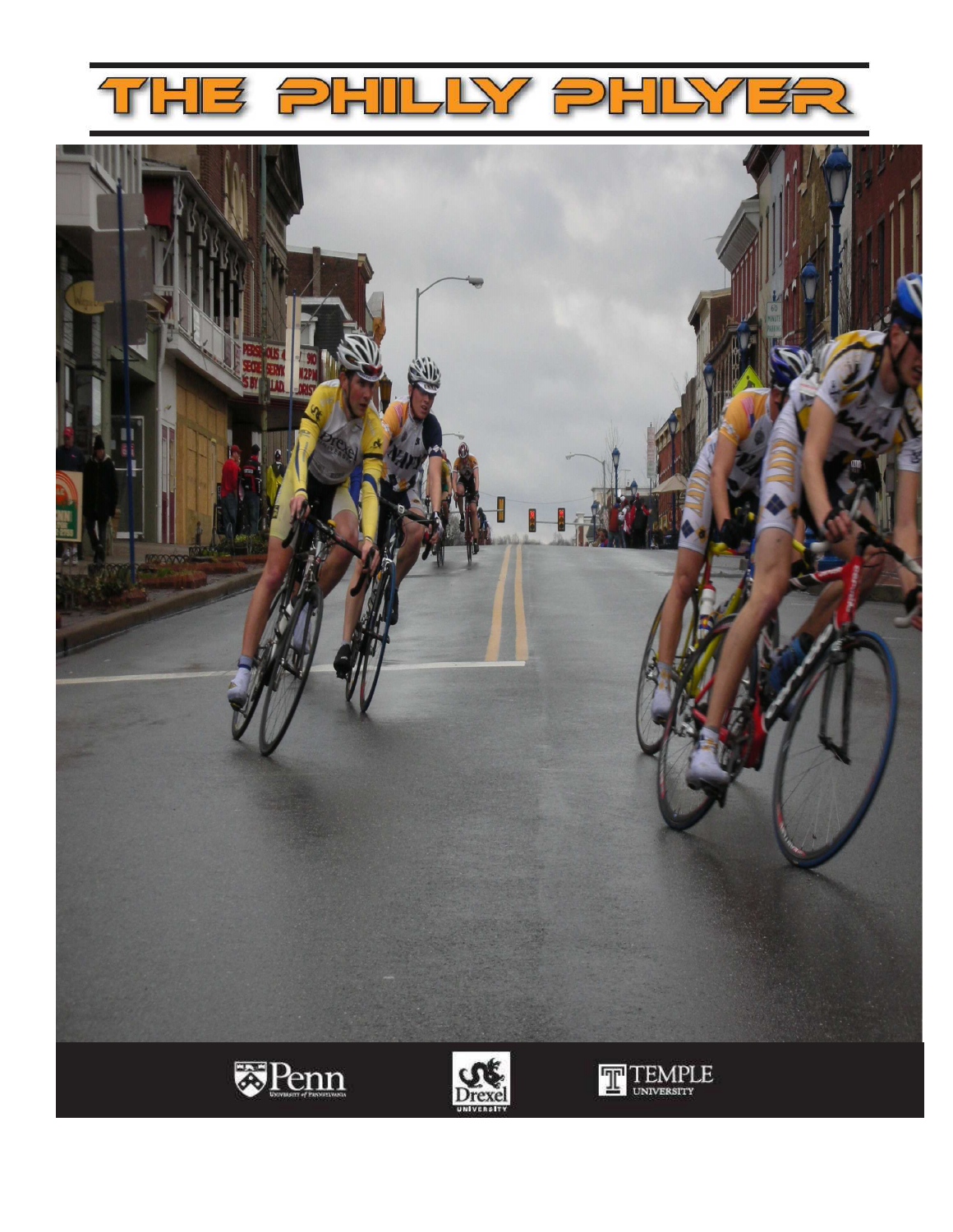## Collegiate and USAC Cycling Races PHILADELPHIA, PA - MARCH 28TH & 29TH





Presented By:

### General Schedule:

 Saturday, March 28th, 8:30AM – 3PM The Schuylkill Challenge Circuit Race



 Sunday, March 29th, 8AM – 4PM The Trophy Bikes Team Time Trial The Philly Phlyer "Rocket" Criteriums

## Location

All races start and finish at Memorial Hall in Fairmount Park; free parking on site. Refer to map on last page.



All events held under USAC permits. Collegiate races open to full time students only. All participants must hold USAC yearly (\$30 collegiate; \$60 USCF) or 1-day (\$10) license, available on site. Photofinish for all races by Velocity Results. Ambulances present for all events.

## **Race Website**

https://2009phillyphlyer.pbwiki.com

# **STUART LEON** LAW OFFICE

## **Registration**

Online registration until 9pm, March 26th at: http://www.bikereg.com/events/register.asp?eventid=82 12

Day-of registration until 30min before events; \$5 additional charge.

Teams are accountable for all listed registrations. Collegiate circuit race and criterium registration is \$14. USAC circuit races are \$20 for the Men 4/5, \$25 for the Men 3/4, and \$20 for the Women 2/3/4. TTT registration is \$20 per squad for collegiate and \$25 USAC races. Collegiate races are allowed to do the USAC races, special discount for Women Collegiate riders: \$5 for the USAC 2/3/4 race. Fees include the USAC insurance fee and a whole lot of great racing!

Race Contacts: Collin Hair 267-408-2180, Tim Manzella 484-553-6802, Lenny Klipper 516- 9720489; or email 2009phillyphlyer@gmail.com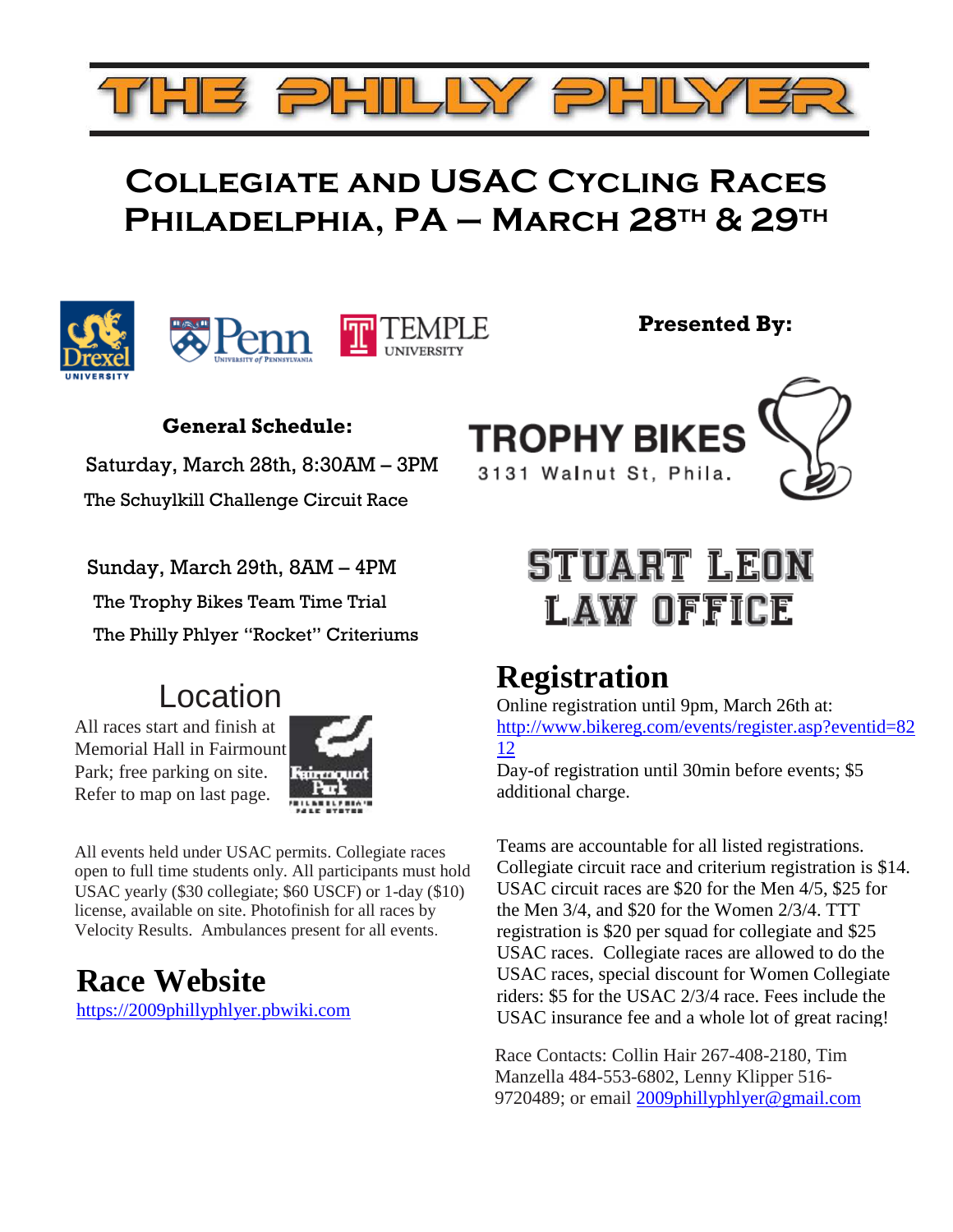## **Saturday, March 28**

| Time             | Categories      | Laps | <b>Est.</b> Duration |  |
|------------------|-----------------|------|----------------------|--|
| 8:30am           | Men's $4/5$     | 2    | 35 min.              |  |
| 9:15am           | Men's $D$       | 2    | 40 min.              |  |
| To Follow        | Women's B       | 2    | 40 min.              |  |
|                  | Women's Intro   | 2    | 50 min.              |  |
| 11:00am          | Women's $2/3/4$ | 2    | 40 min.              |  |
|                  | Men's Intro     | 2    | 50 min.              |  |
| <b>To Follow</b> | Men's $C$       | 3    | 55 min.              |  |
| $1:00$ pm        | Men's $B$       | 4    | 70 min.              |  |
|                  | Women's A       | 4    | 75 min.              |  |
| To Follow        | Men's $A$       | 5    | 80 min.              |  |
|                  | Men's $3/4$     |      | 70 min.              |  |

Men's D and C fields will be split by divisions and run with a 5 minute gap if ECCC field splitting limits are met. All Collegiate categories and USAC races will feature small prizes courtesy of sponsors.

Collegiate racers are invited to register for USAC races if possible. Prizes will be

given for the USAC race:  $1<sup>st</sup>/$40$ ,  $2<sup>nd</sup>/\$30$ ,  $3<sup>rd</sup>/\$20$ ,  $4<sup>th</sup>$  and  $5<sup>th</sup>$  prizes.





Course is ~6m long and closed to traffic, but the yellow line rule is in effect where both sides of the road are used. The first stretch on Landsdowne Dr. is a steep downhill onto a sweeping 180 degree turn. The Strawberry Mansion Bridge loop features a solid climb after a sharp 180 degree turn and a fast, winding descent into a 90 degree turn back onto the river. Black Rd. is a moderate climb to the final sequence, which includes an off-camber, hard turn leading to the finishing straight away.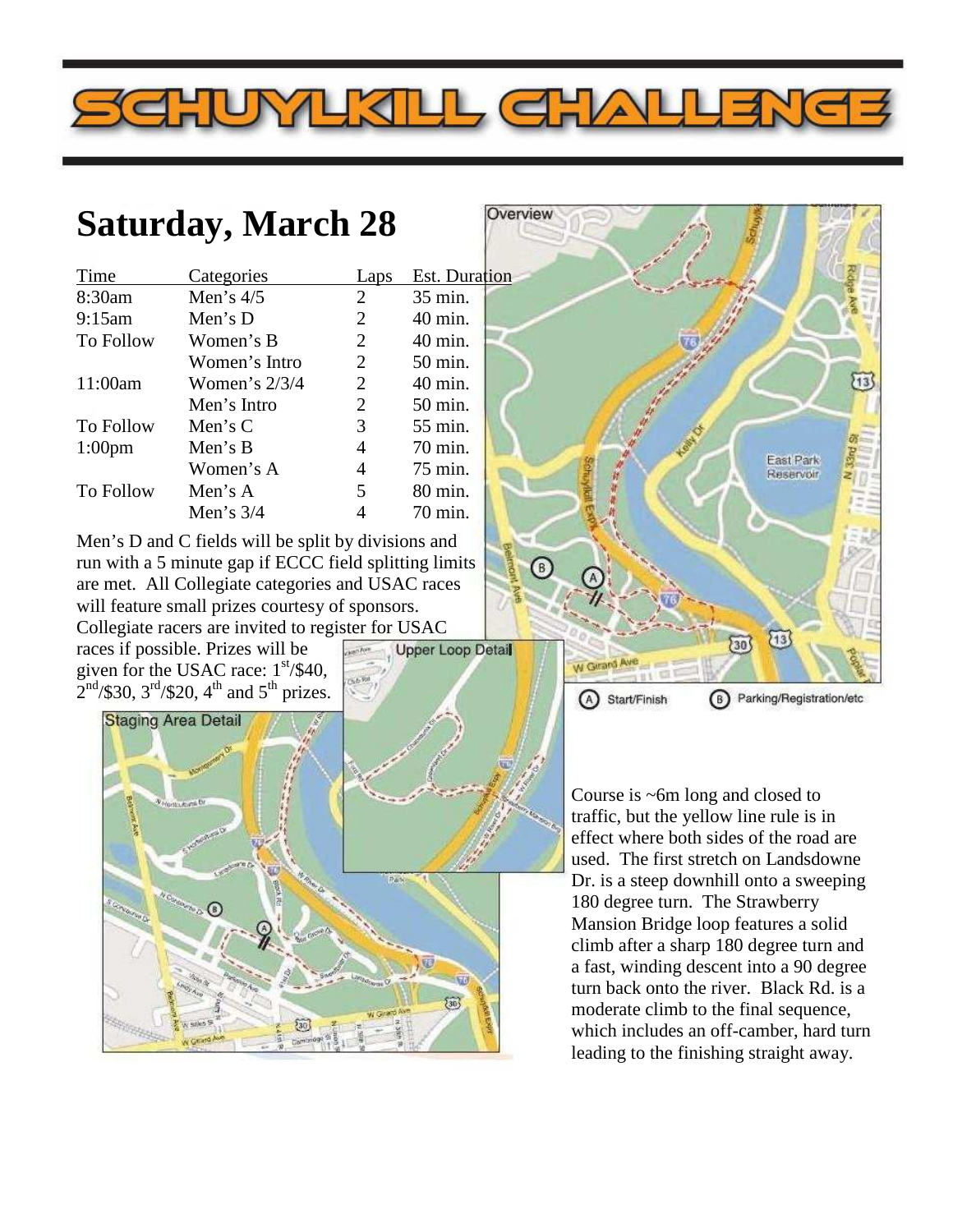TROPHY BIKES 3131 Walnut St, Phila.



Each collegiate event features an Intro to Racing category. These are a "coached race" format intended to ease new racers into the sport. Veterans and professional coaches control the race for the first half, giving instruction and tips while ensuring a safe race. In the second half the coaches let loose the reigns and racers take off, applying all their newfound knowledge!

## **Sunday, March 29**

**AM TIME TRIAL** 

### **Time Categories**

08:00 Men's D Women's B Men's Intro Women's Intro

09:00 Alumni/Open 08:30 Men's A Men's B Men's C Women's A

All categories do one lap of this ~8.4m long TTT course. There are two cone turn-arounds. Squads begin on a quick descent, with two fast corners at the bottom. A short, moderate climb marks the run up to the finish. The remainder of the course is very flat and straight but potentially windy.

Aero gear is permitted for the Men's and Women's A Categories and the USAC Squads. All other categories must use Road Legal equipment as defined by UCI rules per the ECCC rule change. Squads will launch at thirty second intervals. Categories will stage and launch as above; no squad start lists. Alumni/Open squads are 2-4 riders with the time taken being that of the 2nd finisher. Composite teams by gender or team for both collegiate and USAC are more than welcome to participate but will not earn collegiate points. Clubs are invited to field more than one squad. Prizes will be given to the top USAC teams.

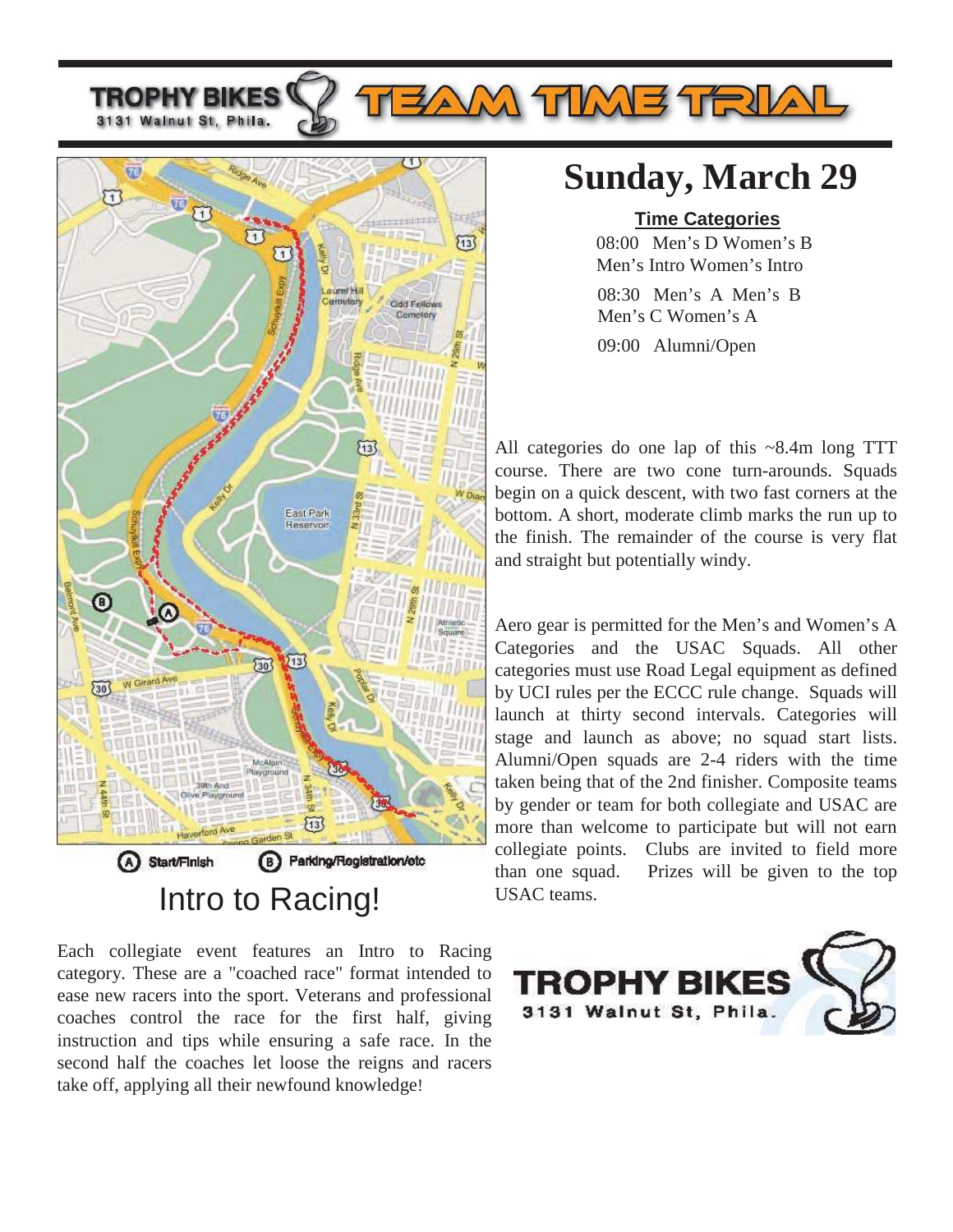# PHILLY PHLYER CRITERIUA

## **Sunday, March 29 "The Rocket"**

| <b>Time</b> | Category        | <b>Duration</b>    |
|-------------|-----------------|--------------------|
| 10:00       | Men's D, Div. 1 | $20 \text{ min.}$  |
| To follow   | Men's D, Div. 2 | $20 \text{ min.}$  |
| 10:50       | Women's B,      | $20 \text{ min.}$  |
| 11:20       | Men's Intro     | $20 \text{ min.}$  |
| To follow   | Women's Intro   | 20 min.            |
| 12:10       | Men's C, Div. 1 | 30 min.            |
| To follow   | Men's C, Div. 2 | 30 min.            |
| 1:20        | Men's B         | 40 min.            |
| To follow   | Women's A       | 40 min.            |
| 2:50        | Men's A         | $50 \text{ min}$ . |

The Criterium Course is ~0.75m long, perfectly flat, and very wide all around. This is a fast course with only three corners, all approx. 90 degrees. The course is well suited for both beginners and experienced races and requires great pack riding skills and strong legs to excel at, due to the winds that can appear. Deceptively simple, it's a lot of fun with huge fields and excellent for spectators, with great sight lines for photos of the racers flying by.

## **Parking**

Parking will be along S. Concourse Dr., W. Memorial Hall Dr., along N. Concourse Dr. in designated areas by the course, and then west of the course past Belmont Ave. All these areas are marked on the map below.

## **Housing & Hotels**

For a listing of local hotels visit the Philly Phlyer Website. House housing will be available, please contact Tim Manzella at tim49@drexel.edu if you are interested with the number of riders you have.



## **Other Notes**

Please remember that all events are in urban areas:

### **Keep your gear under watch at all times! Do not leave your bikes out on roof racks overnight!**

Call or email for problems with housing, registration, etc.

## **Volunteer!**

Support cycling in Philadelphia---sign up to be a course marshal or other race-day volunteer! Email 2009phillyphlyer@gmail.com to join on. Thanks!